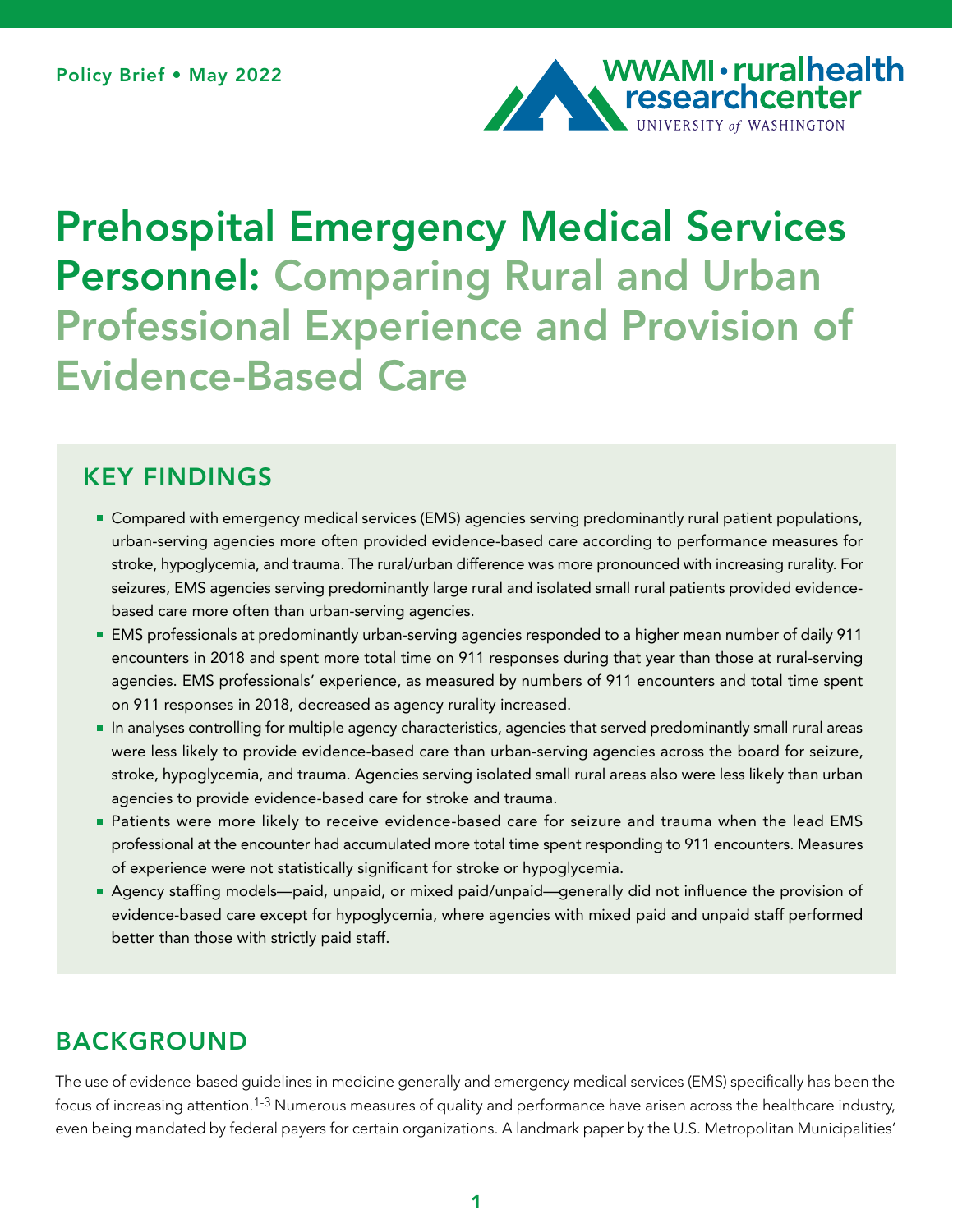EMS Medical Directors Symposium proposed evidence-based guidelines and performance measure benchmarks for EMS but provided guidance only for the largest suburban and urban EMS systems.4 Due to their distinct attributes and unique challenges, rural EMS systems remain at risk of being left behind in the transition toward evidence-based care.<sup>5</sup> Indeed, a study of EMS quality programs found that rural agencies were less likely than urban to follow clinical quality metrics.<sup>6</sup>

Rural EMS systems differ greatly from urban systems in workforce characteristics and care provided. Longer distances to definitive care mean that rural EMS professionals often require greater skill levels than their urban counterparts.<sup>7</sup> For example, rural professionals have been shown to be more likely than urban professionals to exercise a wider scope of practice for acute cardiovascular events.<sup>8</sup> Yet paradoxically, rural EMS systems tend to have fewer resources and personnel with less training and experience.7 A WWAMI Rural Health Research Center study documented heavy reliance on volunteers and fewer personnel trained at the paramedic level in rural agencies, with variation across different types of rural geographies.<sup>9</sup>

Supplementing rural response with urban expertise does not always result in positive outcomes: a study of rural patients with acute ST-elevation myocardial infarction (STEMI) in Nebraska found that they did not receive the standard of care when that care was directed by cardiologists in urban centers because the urban physicians did not understand rural processes of care.10 The impacts of rural-urban variations in training, experience, and practices on patient care and outcomes are not well understood, and findings from past research are somewhat inconsistent. For example, an early study of intubation found that intermediate-level professionals (corresponding to today's Advanced Emergency Medical Technicians [AEMTs]) in rural areas did not differ significantly from urban and suburban paramedics in their outcomes,<sup>11</sup> suggesting that at least in some circumstances, rural professionals with less training could provide comparable care.

As might be expected, accumulated experience on the job matters both for EMS professionals' level of comfort providing care and for patient outcomes. A threshold volume of experiences may be needed to overcome "reality shock" as new practitioners gain real-world experience.<sup>12</sup> An Australian study found that the more professionals responded to cardiac arrests, the higher the survival rate but that both urban and especially rural paramedics had insufficient exposure to cardiac arrest to maintain proficiency.<sup>13</sup> For an urban paramedic to maintain proficiency at endotracheal intubation, a notably difficult skill, one estimate is that a single ambulance with dual paramedic staffing must respond to 10,000 total calls per year to provide enough intubation experiences for both paramedics (20 each),<sup>14</sup> an unrealistic number in rural counties that do not have enough residents to generate 10,000 calls. However, staff can be deployed to maximize the experience of the most highly trained professionals. One study found that agencies with higher average annual rates of trauma intubations per paramedic tended to have a smaller number of paramedics relative to the total number of EMS professionals.15 Together these findings support the notion that configuring an agency's workforce to match appropriately trained professionals with patient volume and case mix is necessary to maintain complex skills and high-quality patient care.

The growing emphasis on evidence-based care coincides with greater availability of electronic prehospital EMS patient encounter records for billing and patient care. Records standardized according to National EMS Information System (NEMSIS) specifications are yielding a robust new source of data to compare practices and understand the causes of variability across EMS systems for research and quality improvement. The EMS Compass Initiative,<sup>6,16</sup> a two-year project funded by the National Highway Traffic Safety Administration (NHTSA), developed standardized, evidence-based EMS performance measures that are based on NEMSIS data elements. These measures were the result of an extensive design process to identify indicators that are important and feasible, based on widespread industry input. They were also considered likely candidates for eventual value-based EMS reimbursement. At the conclusion of the initiative, industry organizations formed the National EMS Quality

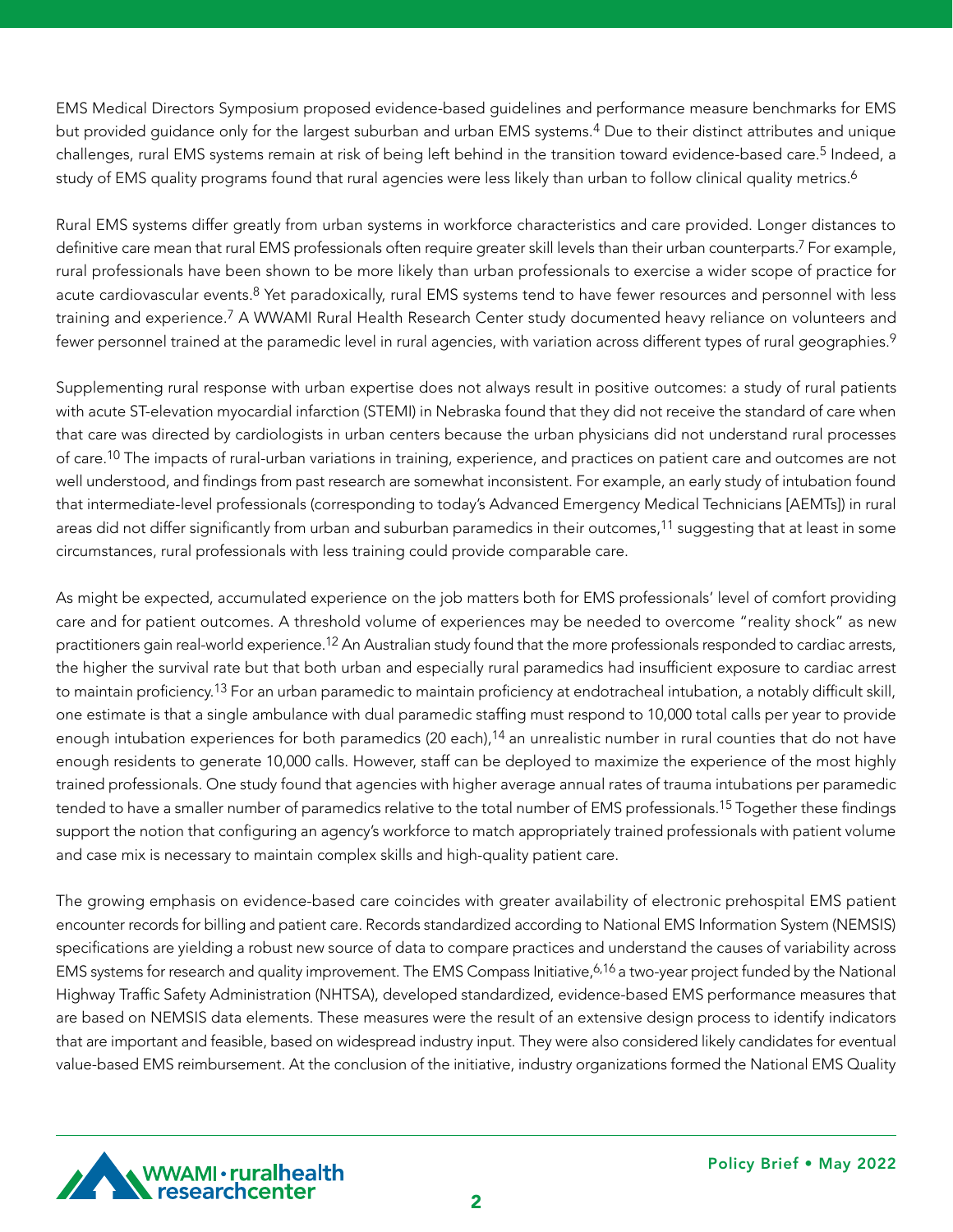Alliance to continue its work.<sup>17</sup> These converging developments have provided an unprecedented opportunity to assess the extent to which rural and urban EMS personnel provide evidence-based care for critical time-sensitive conditions, as measured by standardized quality or performance measures, leading to the following study questions:

- Do EMS personnel in rural-serving agencies respond to fewer encounters and spend less total time providing 911 response on average than personnel in urban agencies, and if so, are differences more pronounced with increasingly rurality?
- What are the effects of individual accumulated experience and agency rurality on the provision of care measured according to evidence-based guidelines, controlling for other agency characteristics (organization type, staffing model, and agency level of service)?

# METHODS

# DATA SOURCES

We used a research data set of patient care records from ESO Solutions, Inc. (ESO), an EMS software vendor, that included data collected during the 7,574,879 prehospital EMS encounters by 1,288 rural and urban EMS agencies across the United States occurring from January 1 through December 31, 2018. Our analysis included the 4,963,913 EMS encounters classified as 911 response that involved patient care. We excluded encounters classified as emergency interfacility transfer (n=85,065; e.g., a patient at an urgent care center experiencing chest pain who is transported to a hospital), mutual aid (n=11,533), and 911 encounters that did not involve patient care (n=993,221). We classified 911 encounters that involved patient care as transport or non-transport based on the disposition code (see the Appendix for details). We used the U.S. Department of Agriculture Economic Research Service ZIP code approximation (version 3.1) of the 2010 Rural-Urban Commuting Area (RUCA) codes to categorize rural and urban locations.18

# MEASURES

Agency characteristics. ESO classified each EMS encounter location ZIP code as urban (codes 1-3), large rural (codes 4-6), small rural (codes 7-9), or isolated small rural (code 10) using the primary digit of the 2010 RUCA codes (see Table 1). We assigned all agencies to one of two service area categories, predominantly urban or predominantly rural, using the above geographic classification of all EMS encounters linked to each agency based on the majority of encounters (i.e., more than 50% urban vs. more than 50% rural). We assigned all agencies with a predominantly rural service area to one of three rural categories (large rural, small rural, isolated small rural) based on the rural category with the highest percentage of encounters. For example, an agency with 19% large rural encounters, 53% small rural encounters, and 3% isolated small rural encounters was classified as a predominantly small rural-serving agency. We could not categorize the service areas of 61 agencies, primarily in the New England Census Division, due to missing RUCA codes for all or most of their EMS encounters. Our analytic file included the 1,085 agencies that had 911 encounters in at least one of the four Compass Measure analytic files (described below).

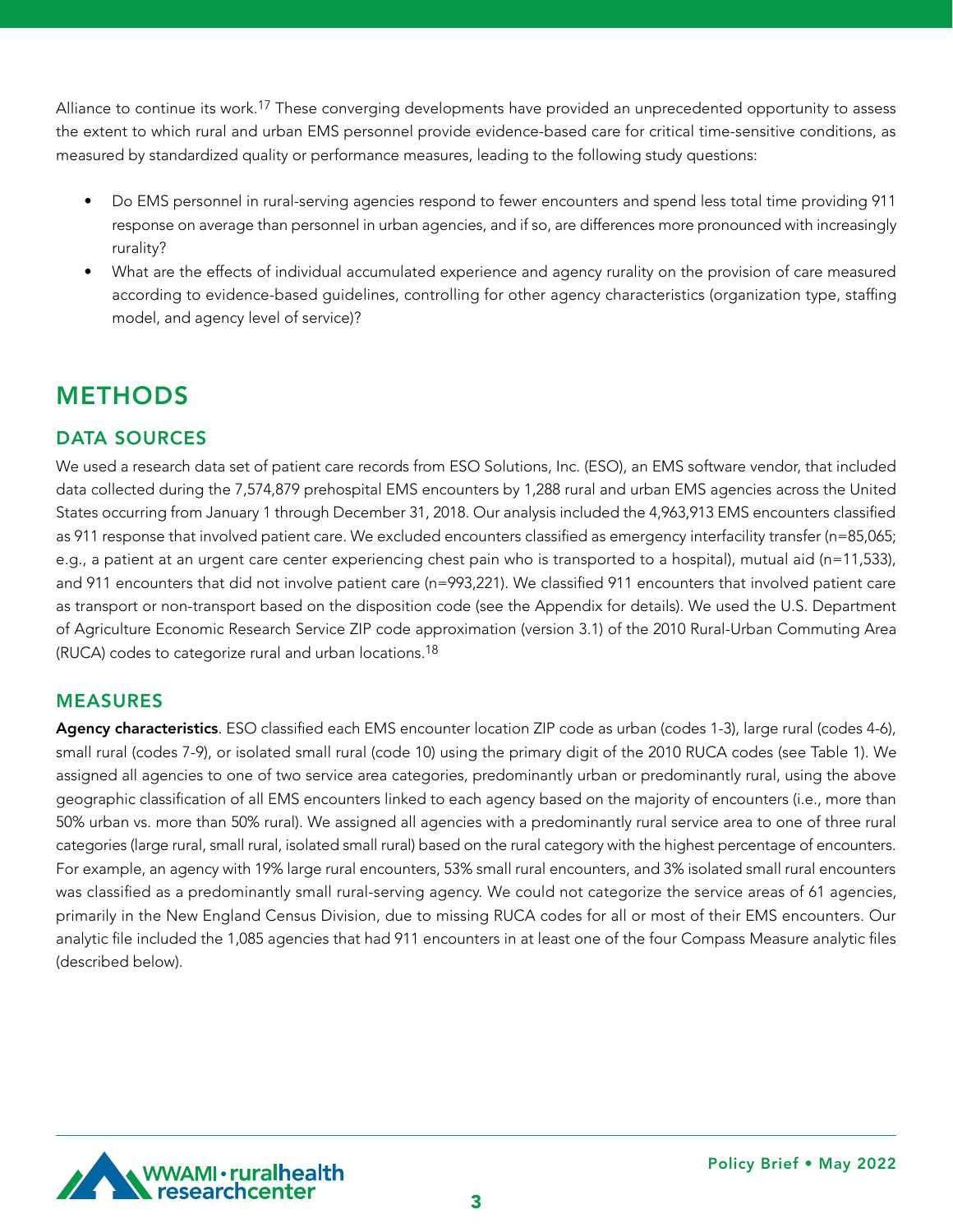| Table 1. Primary Rural-Urban Commuting Area Codes (RUCAs), 2010 <sup>18</sup> |                                                                                             |  |  |
|-------------------------------------------------------------------------------|---------------------------------------------------------------------------------------------|--|--|
| Code                                                                          | <b>Description</b>                                                                          |  |  |
| Urban                                                                         |                                                                                             |  |  |
|                                                                               | Metropolitan area core: primary flow within urbanized area (UA)                             |  |  |
| 2                                                                             | Metropolitan area high commuting: primary flow 30% or more to UA                            |  |  |
| 3                                                                             | Metropolitan area low commuting: primary flow 10% to 30% to UA                              |  |  |
| Large Rural                                                                   |                                                                                             |  |  |
| 4                                                                             | Micropolitan area core: primary flow within an urban cluster of 10,000 to 49,999 (large UC) |  |  |
| 5                                                                             | Micropolitan area high commuting: primary flow 30% or more to a large UC                    |  |  |
| 6                                                                             | Micropolitan area low commuting: primary flow 10% to 30% to a large UC                      |  |  |
| Small Rural                                                                   |                                                                                             |  |  |
| 7                                                                             | Small town core: primary flow within an urban cluster of 2,500 to 9,999 (small UC)          |  |  |
| 8                                                                             | Small town high commuting: primary flow 30% or more to a small UC                           |  |  |
| 9                                                                             | Small town low commuting: primary flow 10% to 30% to a small UC                             |  |  |
| <b>Isolated Small Rural</b>                                                   |                                                                                             |  |  |
| 10                                                                            | Rural areas: primary flow to ZIP outside a UA or UC                                         |  |  |

Other agency characteristics included organization type (community non-profit, fire department, government [non-fire], and private for-profit non-hospital), staffing model (paid, unpaid [volunteer], and mixed paid and unpaid), and agency level of service (Emergency Medical Technician [EMT], Advanced Emergency Medical Technician [AEMT], and Paramedic), which is the level of care that an agency is authorized or licensed to provide.

Individual accumulated experience. We calculated two measures of individual EMT and paramedic experience for the lead EMS professional at each encounter (based on four specified roles: lead, driver, none, and other): the mean daily number of 911 encounters and the mean daily number of hours spent responding to 911 encounters in 2018. We standardized both measures according to the number of days an EMS professional was "in service" (on the job) during 2018. For transport 911 encounters we calculated the difference between the time EMS personnel first made contact with the patient and the time of arrival at the emergency department to measure the time spent responding to an encounter. For non-transport 911 encounters we calculated the difference between the time EMS personnel first made contact with the patient and the time the incident was closed (the end of the call) as our measure of the time spent responding to an encounter. If the time of contact with patient was missing, we used the time the ambulance arrived at the address to which it was dispatched.

For each encounter we identified the highest credential level for the EMS professionals at the encounter focusing on the three main credential levels in 911 response: EMT, AEMT, and paramedic. We excluded physicians, nurses, and other healthcare professionals as well as individuals with expired and/or missing credentials. We compared recorded credential levels with these commonly known equivalent levels and categorized them according to the *National EMS Scope of Practice Model*. 19 For those with multiple active credentials, we selected the highest level. Minor local variations that are not equivalent to national scopes of practice are possible, but these few instances are unlikely to affect the results in any significant way.



4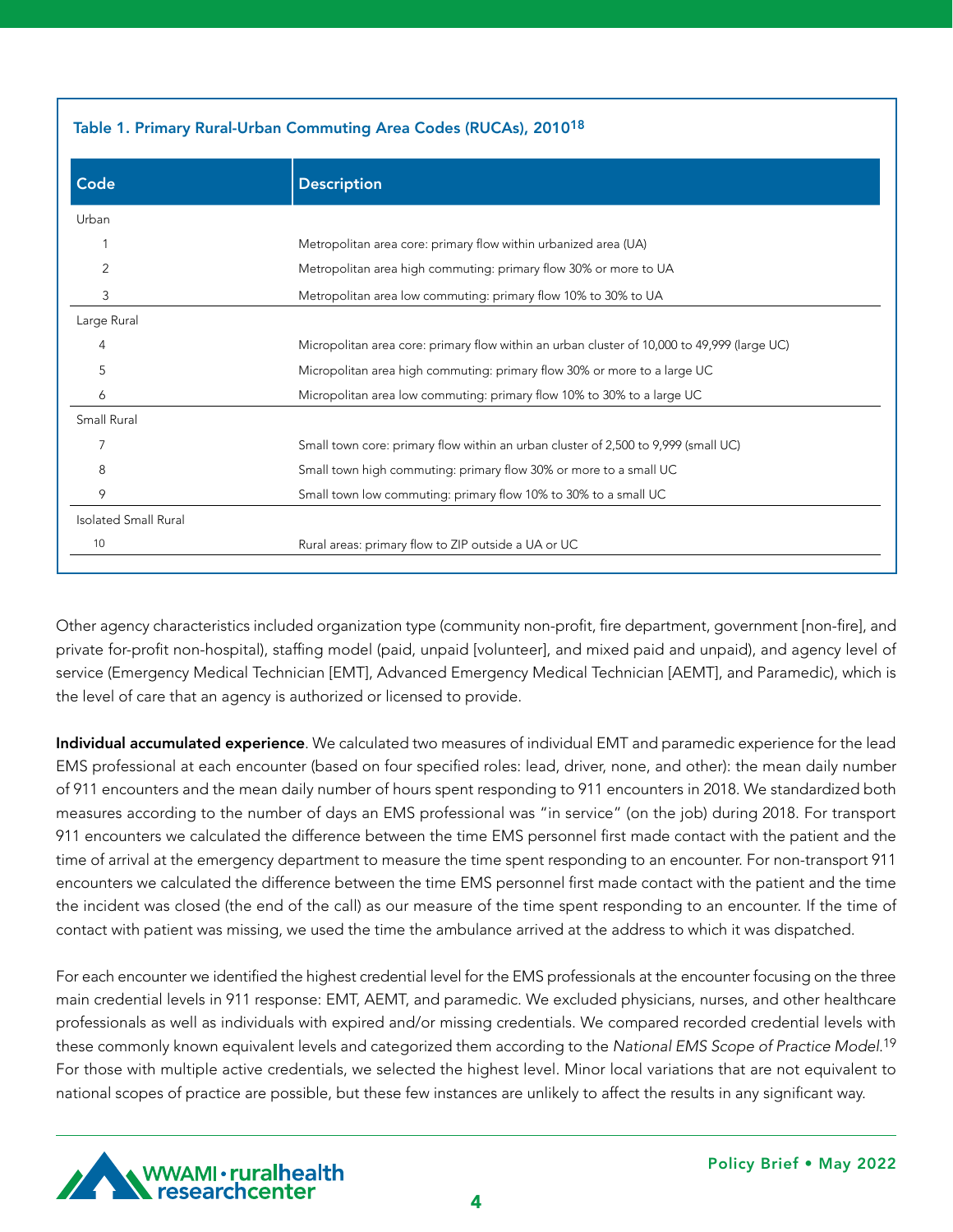Evidence-based care. We selected four measures of evidence-based care using the EMS Compass performance measures<sup>20</sup> summarized in Table 2 that target seizure, stroke, hypoglycemia, and trauma.

Seizure. The seizure measure ("seizure-02") is defined as the percentage of EMS responses originating from a 911 request for patients with status epilepticus who received a benzodiazepine aimed at terminating their status seizure during the EMS response.<sup>21</sup> There were 5,150 encounters that met the criteria of this measure, with a primary or secondary impression code of seizures with status epilepticus. Encounters during which a benzodiazepine was administered to the patient were classified as having received the Compass Measure treatment.

Stroke. The stroke measure ("stroke-01") is the percentage of EMS responses originating from a 911 request for patients suffering from a suspected stroke who had a stroke assessment performed during the EMS response.<sup>22</sup> There were 67,849 encounters that met the criteria of this measure, with a primary or secondary impression code of stroke/cerebrovascular accident (CVA), suspected transient ischemic attack (TIA), or TIA. Encounters were excluded (n=2,990) if the patient had a value of unresponsive for the AVPU (alert, verbal, pain, unresponsive) scale score. Encounters during which the prehospital stroke assessment was administered to the patient were classified as having received the Compass Measure treatment.

| <b>Measure</b>  | <b>Definition</b>                                                                                                                                                                                                   | <b>Inclusion Criteria</b>                                                                                                                                                                                                                                                                                                                                                         | <b>Exclusion Criteria</b>                                                                                                               |
|-----------------|---------------------------------------------------------------------------------------------------------------------------------------------------------------------------------------------------------------------|-----------------------------------------------------------------------------------------------------------------------------------------------------------------------------------------------------------------------------------------------------------------------------------------------------------------------------------------------------------------------------------|-----------------------------------------------------------------------------------------------------------------------------------------|
| Seizure-02      | The percentage of EMS responses<br>originating from a 911 request for<br>patients with status epilepticus who<br>received a benzodiazepine aimed at<br>terminating their status seizure during<br>the EMS response. | 911 encounters with a primary or<br>secondary impression code of<br>seizures with status epilepticus.                                                                                                                                                                                                                                                                             | None                                                                                                                                    |
| Stroke-01       | The percentage of EMS responses<br>originating from a 911 request for<br>patients suffering from a suspected<br>stroke who had a stroke assessment<br>performed during the EMS response.                            | 911 encounters with a primary or<br>secondary impression code of stroke/<br>cerebrovascular accident (CVA),<br>suspected transient ischemic attack<br>(TIA), or TIA.                                                                                                                                                                                                              | Encounters where a patient had a<br>value of unresponsive for the AVPU<br>(alert, verbal, pain, unresponsive)<br>scale score. (n=2,990) |
| Hypoglycemia-01 | The percentage of EMS responses<br>originating from a 911 request for<br>patients who received treatment to<br>correct their hypoglycemia.                                                                          | 911 encounters with a primary<br>or secondary impression code<br>of diabetic hypoglycemia or<br>hypoglycemia/not diabetic and a first<br>Glasgow Coma Scale (GCS) of less<br>than 15 or an AVPU scale score of<br>unresponsive, AND 911 encounters<br>with a primary or secondary<br>impression code of altered level of<br>consciousness and a first glucose of<br>less than 60. | Encounters where a patient was<br>less than 24 hours old. $(n=0)$                                                                       |
| Trauma-04       | The percentage of EMS responses<br>originating from a 911 request for<br>patients who met CDC criteria for<br>trauma and were transported to a<br>trauma center.                                                    | 911 encounters where patients met<br>step one, two, or three of the Centers<br>for Disease Control and Prevention:<br>Guidelines for Field Triage of Injured<br>Patients.                                                                                                                                                                                                         | None                                                                                                                                    |

### Table 2. EMS Compass Measures for Seizure, Stroke, Hypoglycemia, and Trauma

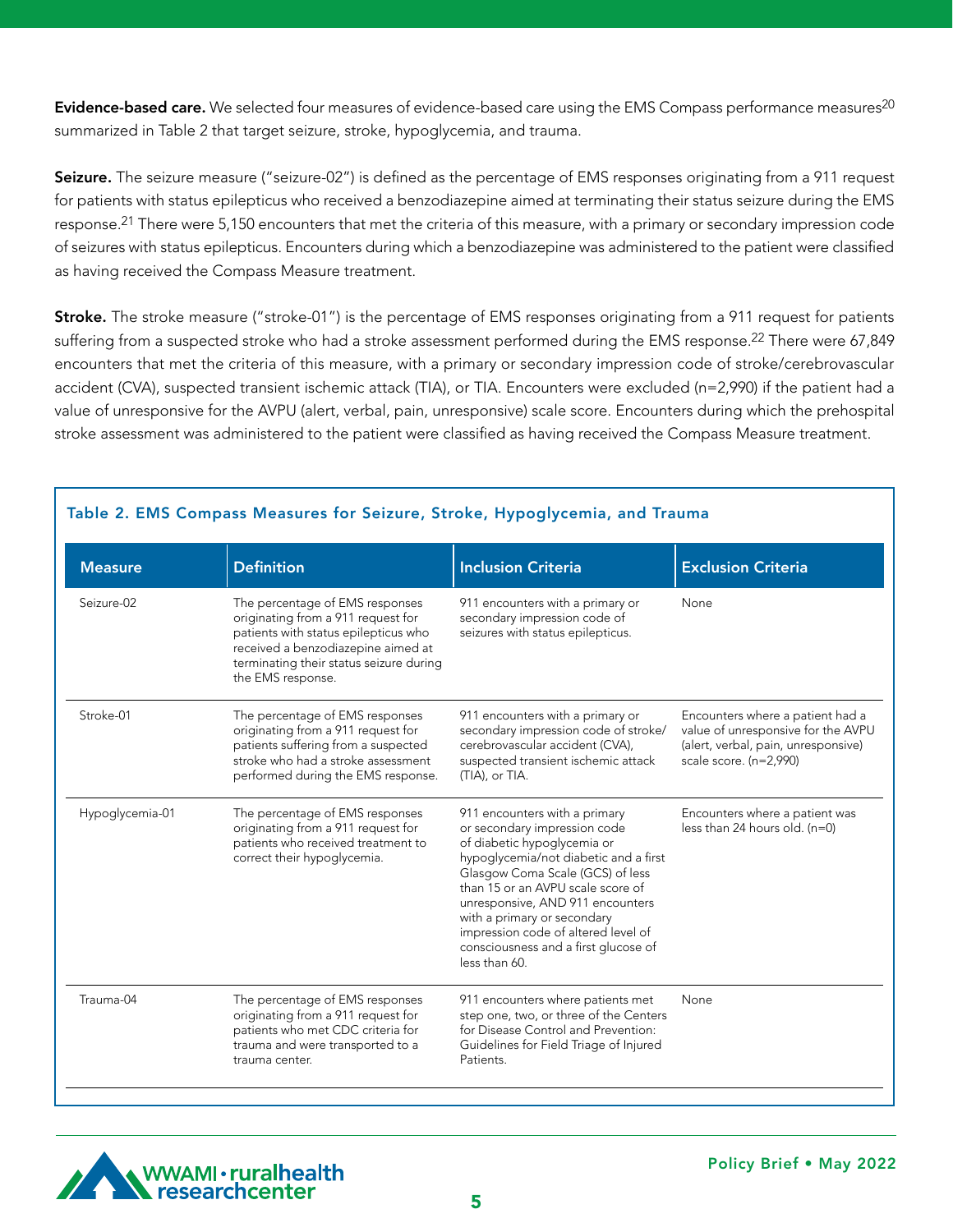Hypoglycemia. The hypoglycemia measure ("hypoglycemia-01") is the percentage of EMS responses originating from a 911 request for patients who received treatment to correct their hypoglycemia.<sup>23</sup> There were 36,902 encounters that met the criteria of this measure, with a primary or secondary impression code of diabetic hypoglycemia or hypoglycemia/not diabetic and a first Glasgow Coma Scale (GCS) of less than 15 or an AVPU scale score of unresponsive. Encounters with a primary or secondary impression code of altered level of consciousness and a first glucose of less than 60 were also included. The only exclusion criterion was patients less than 24 hours old. Encounters during which patients received some form of glucose, dextrose, or food were classified as having received the Compass Measure treatment.

Trauma. The trauma measure ("trauma-04") is the percentage of EMS responses originating from a 911 request for patients who met CDC criteria for trauma and were transported to a trauma center.<sup>24</sup> There were 28,986 encounters that met the criteria of this measure, that is, where patients met step one, two, or three of the *Centers for Disease Control and Prevention: Guidelines for Field Triage of Injured Patients.*25 Encounters during which these patients were transported to a trauma center (level 1 through 5) were classified as having received the Compass Measure treatment.

### ANALYSES

We used standard statistical methods to examine relationships between EMS professionals' experience (mean daily 911 encounters and hours spent responding to 911 encounters in 2018), rurality, staffing models, and organization type with the provision of evidence-based care. We then examined whether the rurality of an agency's service area and the amount of an EMS professional's experience predicted whether patients received evidence-based care (yes/no), as defined by each of the four Compass Measures, controlling for all other agency characteristics. More methods details can be found in the Appendix. The University of Washington Human Subjects Division determined that this study was not human subjects research.

# RESULTS

Table 3 shows agency characteristics overall and by rural-urban categories. The distribution of agencies by service area rurality was as follows: predominantly urban, 61.0%; predominantly large rural, 16.9%; predominantly small rural, 13.1%; and predominantly isolated small rural, 9.0%. For simplicity, we refer to these as "urban" and "rural" agencies (i.e., large rural, small rural, and isolated small rural agencies). Overall, most agencies were either community (non-profit) (63.8%) or fire department-based (21.3%) with a paid (53.0%) or mixed (paid and volunteer) staffing model (34.8%). Similar proportions of rural and urban agencies were authorized to provide care at the paramedic agency level of service (85.0% of urban and 86.0% of rural agencies). The lead EMS professionals at urban agencies had a higher mean number of 911 encounters per day in service in 2018 (1.0) than at rural agencies (0.7) and spent more time, on average, responding to 911 encounters in 2018 (0.4 hours per day in service for urban vs. 0.3 hours for rural agencies). These rural-urban differences were more pronounced with increasing rurality. The mean number of daily 911 encounters that personnel responded to was 0.8 for large rural, 0.6 for small rural, and 0.4 for isolated small rural agencies (p < .001). Similarly, the mean daily hours in 911 response per day were 0.3 for large rural, 0.3 for small rural, and 0.2 for isolated small rural agencies ( $p < .001$ ).

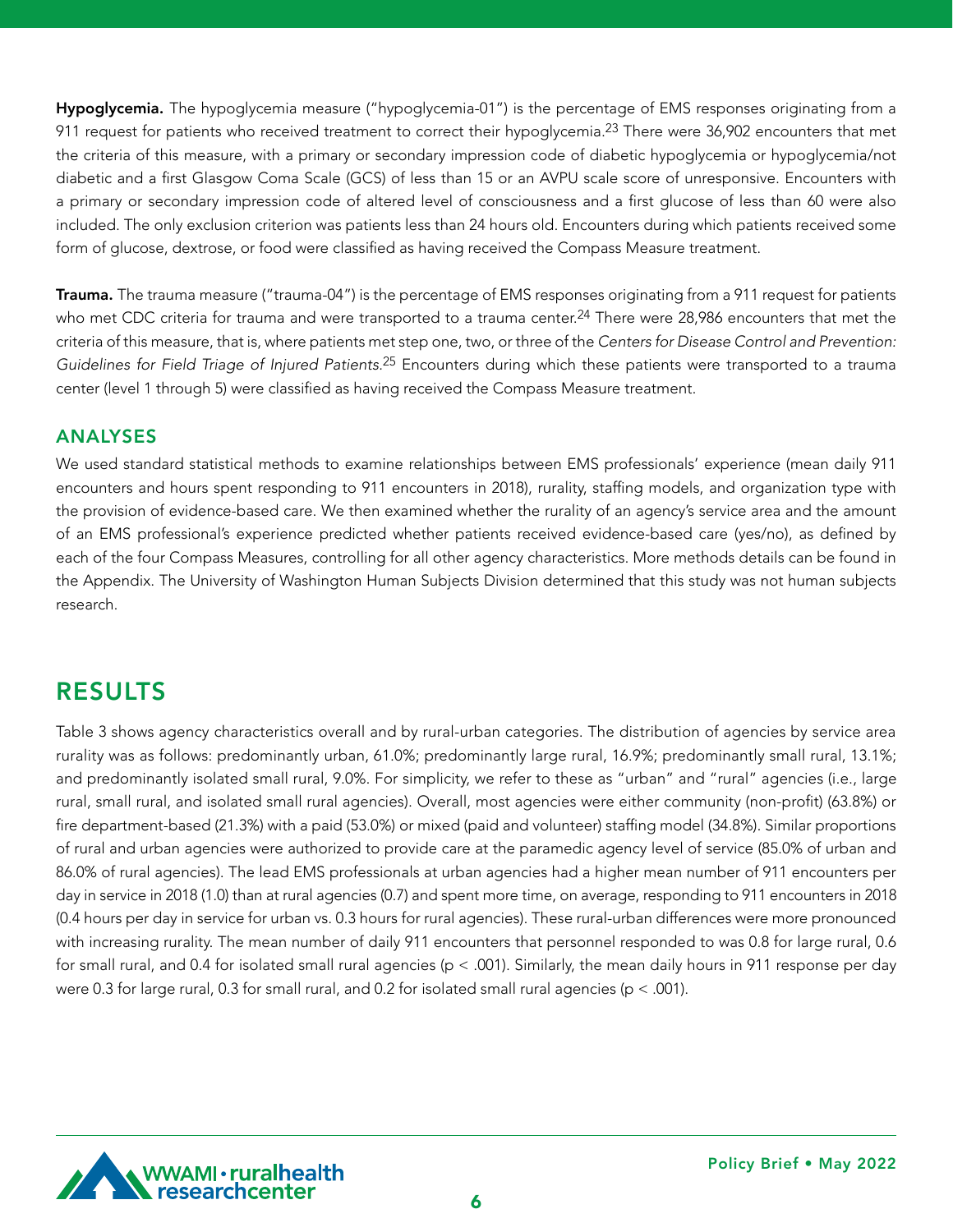### Table 3. EMS Agency Sample Characteristics,<sup>1</sup> 2018

| Characteristic                                                                    | <b>All Agencies</b><br>$(n=1,085)$ | <b>Urban Agencies</b><br>$(n=662)$ | <b>Rural Agencies</b><br>$(n=423)$ |
|-----------------------------------------------------------------------------------|------------------------------------|------------------------------------|------------------------------------|
| Service Area Rurality, n (%)                                                      |                                    |                                    |                                    |
| Predominantly Urban                                                               | 662 (61.0%)                        | 662 (100.0%)                       |                                    |
| Predominantly Large Rural                                                         | 183 (16.9%)                        |                                    | 183 (43.3%)                        |
| Predominantly Small Rural                                                         | 142 (13.1%)                        |                                    | 142 (33.6%)                        |
| Predominantly Isolated Small Rural                                                | 98 (9.0%)                          |                                    | 98 (23.2%)                         |
| Agency Type, n (%)                                                                |                                    |                                    |                                    |
| Community (Non-Profit)                                                            | 692 (63.8%)                        | 402 (60.7%)                        | 290 (68.6%)                        |
| Fire Department Based                                                             | 231 (21.3%)                        | 182 (27.5%)                        | 49 (11.6%)                         |
| Government (Non-Fire)                                                             | 114 (10.5%)                        | 45 (6.8%)                          | 69 (16.3%)                         |
| Private (For Profit) Non-Hospital                                                 | 48 (4.4%)                          | 33 (5.0%)                          | 15 (3.5%)                          |
| Staffing Model, n (%)                                                             |                                    |                                    |                                    |
| Paid                                                                              | 575 (53.0%)                        | 345 (52.1%)                        | 230 (54.4%)                        |
| Mixed                                                                             | 378 (34.8%)                        | 253 (38.2%)                        | 125 (29.5%)                        |
| Unpaid (Volunteer)                                                                | 132 (12.2%)                        | 64 (9.7%)                          | 68 (16.1%)                         |
| Agency Level of Service, n (%) <sup>2</sup>                                       |                                    |                                    |                                    |
| <b>EMT</b>                                                                        | 125 (11.5%)                        | 82 (12.4%)                         | 43 (10.2%)                         |
| Advanced EMT                                                                      | 33 (3.0%)                          | 17 (2.6%)                          | 16 (3.8%)                          |
| Paramedic                                                                         | 927 (85.4%)                        | 563 (85.0%)                        | 364 (86.0%)                        |
| Daily 911 Encounters per Person, mean (SD)3,4                                     | 1.0(0.8)                           | 1.0(0.9)                           | 0.7(0.5)                           |
| Daily Time (Hours) Spent Responding to 911 Encounters per<br>Person, mean (SD)3,4 | 0.4(0.3)                           | 0.4(0.3)                           | 0.3(0.2)                           |

1Agencies with encounters in at least one of the four analytic files (seizure, stroke, hypoglycemia, trauma).

2EMT is emergency medical technician. The data source used the older terminology of EMT-Basic, EMT-Intermediate, and EMT-Paramedic to refer to these three levels. 3Totals for the 29,747 lead EMS professionals (6,952 rural and 22,795 urban) at each of the encounters across all four analyses.

4Standardized based on the number of days the lead EMS professional on the encounter was "in service" during 2018.

Table 4 shows agency characteristics by Compass Measure, which showed similar patterns to the distribution of characteristics for the total sample. Table 5 shows results for each logistic regression model. All results described here are significant at p < 0.05 (see Tables 4 and 5 for details).

Seizure. Over half of patients served by large rural agencies (52.9%) and isolated small rural agencies (51.2%) received evidence-based care as defined in the Seizure-02 Compass Measure,<sup>21</sup> compared with slightly less than half of patients served by urban agencies (48.1%) and 40.1% of the patients served by small rural agencies. Encounters where patients received evidence-based care were staffed by lead EMS professionals who had a higher mean number of 911 encounters in 2018 (1.6) and who spent, on average, more time responding to 911 encounters in 2018 (0.7 hours) than encounters during which patients did not receive evidence-based care (1.4 encounters and 0.5 hours, not tabled).

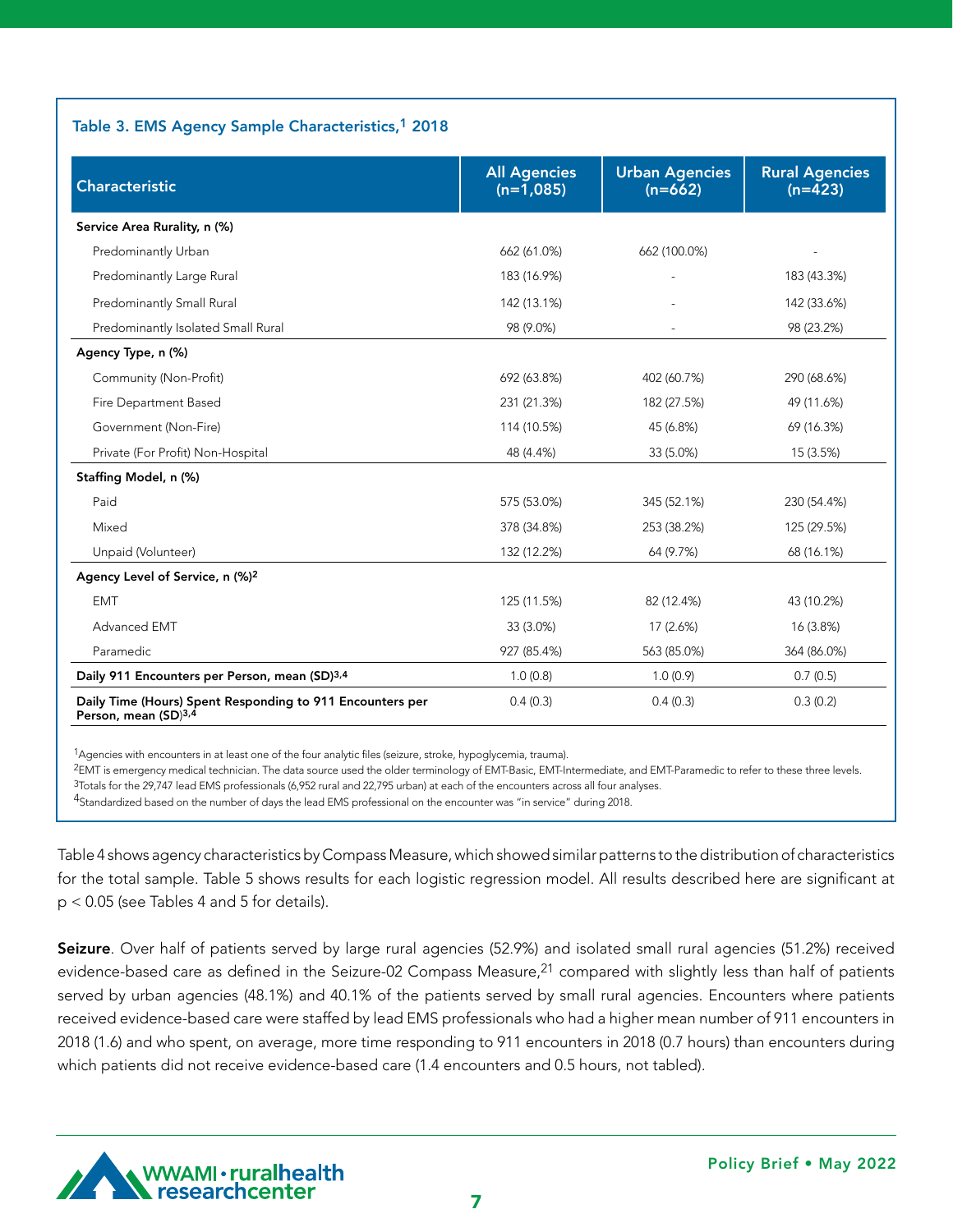Table 4. EMS Agency Provision of Evidence-Based Care According to EMS Compass Measures for Seizure, Stroke, Hypoglycemia, and Trauma by Agency Characteristics, 2018

|                                                                                   | <b>EMS Compass Measures</b>                                             |                                                                          |                                                                        |                                                                         |
|-----------------------------------------------------------------------------------|-------------------------------------------------------------------------|--------------------------------------------------------------------------|------------------------------------------------------------------------|-------------------------------------------------------------------------|
|                                                                                   | Seizure-02<br><b>Total=5,150</b>                                        | Stroke-01<br>Total=67,849                                                | Hypoglycemia-01<br>Total=36,902                                        | Trauma-04<br><b>Total=28,986</b>                                        |
|                                                                                   | <b>Evidence-based care</b><br>provided<br>$n=2,489$<br>(48.3% of Total) | <b>Evidence-based care</b><br>provided<br>$n=46,292$<br>(68.2% of Total) | <b>Evidence-based care</b><br>provided<br>n=30,796<br>(83.5% of Total) | <b>Evidence-based care</b><br>provided<br>$n=6,684$<br>(23.1% of Total) |
| Service Area Rurality, n (%)                                                      | $\star\star$                                                            | ***                                                                      | $***$                                                                  | $***$                                                                   |
| Predominantly Urban                                                               | 2,033 (48.1%)                                                           | 37,798 (69.7%)                                                           | 24,101 (83.5%)                                                         | 5,433 (25.8%)                                                           |
| Predominantly Large Rural                                                         | 315 (52.9%)                                                             | 5,795 (66.8%)                                                            | 4,840 (85.5%)                                                          | 875 (18.8%)                                                             |
| Predominantly Small Rural                                                         | 99 (40.1%)                                                              | 2,074 (55.2%)                                                            | 1,485 (78.4%)                                                          | 315 (14.1%)                                                             |
| Predominantly Isolated Small Rural                                                | 42 (51.2%)                                                              | 625 (50.7%)                                                              | 370 (78.6%)                                                            | 61 (6.0%)                                                               |
| Agency Type, n (%)                                                                | $***$                                                                   | ***                                                                      | $***$                                                                  | ***                                                                     |
| Community (Non-Profit)                                                            | 1,543 (45.6%)                                                           | 26,752 (65.3%)                                                           | 18,369 (83.5%)                                                         | 4,012 (23.8%)                                                           |
| Fire Department Based                                                             | 389 (45.1%)                                                             | 7,657 (73.1%)                                                            | 4,698 (84.2%)                                                          | 895 (18.9%)                                                             |
| Government (Non-Fire)                                                             | 420 (63.6%)                                                             | 9,046 (76.3%)                                                            | 5,825 (84.8%)                                                          | 1,161 (24.0%)                                                           |
| Private (For Profit) Non-Hospital                                                 | 137 (55.7%)                                                             | 2,837 (62.2%)                                                            | 1,904 (78.0%)                                                          | 616 (23.8%)                                                             |
| Staffing Model, n (%)                                                             | $\star\star$                                                            | ***                                                                      | $***$                                                                  | $***$                                                                   |
| Paid                                                                              | 1,998 (48.5%)                                                           | 36,346 (68.9%)                                                           | 24,632 (82.9%)                                                         | 4,875 (22.6%)                                                           |
| Mixed                                                                             | 483 (48.5%)                                                             | 9,572 (66.7%)                                                            | 6,006 (86.3%)                                                          | 1,723 (25.0%)                                                           |
| Unpaid (Volunteer)                                                                | 8 (21.6%)                                                               | 374 (48.7%)                                                              | 158 (65.0%)                                                            | 86 (15.7%)                                                              |
| Agency Level of Service <sup>1</sup> , n (%) <sup>2</sup>                         | $***$                                                                   | ***                                                                      | $***$                                                                  | ***                                                                     |
| <b>EMT</b>                                                                        | 4 (1.2%)                                                                | 1,689 (61.8%)                                                            | 170 (26.0%)                                                            | 74 (8.9%)                                                               |
| Advanced EMT                                                                      | 4 (11.4%)                                                               | 164 (50.6%)                                                              | 106 (68.8%)                                                            | 43 (14.7%)                                                              |
| Paramedic                                                                         | 2,481 (51.9%)                                                           | 44,439 (68.6%)                                                           | 30,520 (84.6%)                                                         | 6,567 (23.6%)                                                           |
| Type of 911 Encounter, n (%)                                                      | $***$                                                                   | ***                                                                      | $***$                                                                  | ***                                                                     |
| Transport                                                                         | 2,407 (57.4%)                                                           | 41,245 (68.7%)                                                           | 15,481 (84.8%)                                                         | 6,116 (25.5%)                                                           |
| Non-Transport                                                                     | 82 (8.5%)                                                               | 5,047 (64.9%)                                                            | 15,315 (82.2%)                                                         | 568 (11.4%)                                                             |
| Total 911 Encounters <sup>2</sup> , mean (SD)                                     | 1.6(1.1)                                                                | 1.5(1.0)                                                                 | 1.5(1.0)                                                               | 1.5(1.1)                                                                |
| Total Time (hours) Spent Responding to<br>911 Encounters <sup>2</sup> , mean (SD) | 0.7(0.4)                                                                | 0.6(0.4)                                                                 | 0.6(0.4)                                                               | 0.6(0.5)                                                                |

1EMT is emergency medical technician. The data source used the older terminology of EMT-Basic, EMT-Intermediate, and EMT-Paramedic to refer to these three levels. 2Totals are for the lead EMS professional at each encounter. Standardized based on the number of days the lead EMS professional was "in service" during 2018. Note: Statistically significant differences in provision of evidence-based care for each Compass Measure according to agency characteristics were determined using chi-square tests. Percentages indicate the proportion of agencies in each category within each characteristic that provided evidence-based care. Asterisks indicate that differences in the percentages of agencies providing evidence-based care were statistically significant for the categories within each characteristic reported in the column below the asterisks.

\*\* p<.01 \*\*\* p<.001

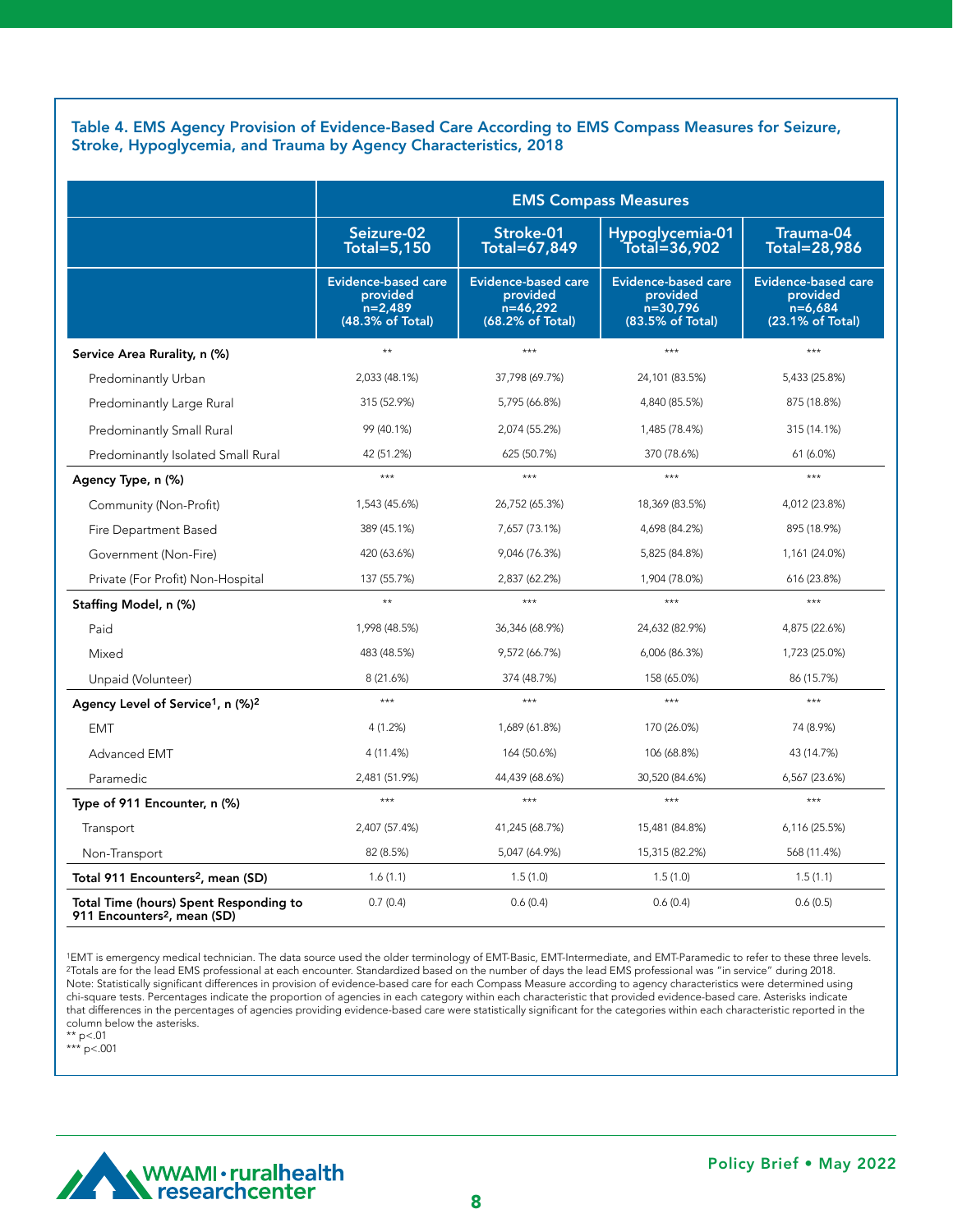#### Table 5. Logistic Regression Predictors of Evidence-Based EMS Care According to EMS Compass Measures for Seizure, Stroke, Hypoglycemia, and Trauma, 2018

| <b>Characteristics</b>                                                | Odds Ratio (95% Cl <sup>1</sup> ) |                         |                         |                         |
|-----------------------------------------------------------------------|-----------------------------------|-------------------------|-------------------------|-------------------------|
|                                                                       | Seizure-02                        | Stroke-01               | Hypoglycemia-01         | Trauma-04               |
| <b>Service Area Rurality</b>                                          |                                   |                         |                         |                         |
| Predominantly Urban                                                   | Ref                               | Ref                     | Ref                     | Ref                     |
| Predominantly Large Rural                                             | $0.96(0.72 - 1.29)$               | $0.81(0.55 - 1.20)$     | $1.11(0.85 - 1.45)$     | $0.75(0.51 - 1.12)$     |
| Predominantly Small Rural                                             | $0.64(0.45 - 0.92)$ *             | $0.61$ (0.41 - 0.91)*   | $0.69(0.51 - 0.94)$ *   | $0.55(0.37 - 0.81**$    |
| Predominantly Isolated Small Rural                                    | $1.31(0.65 - 2.64)$               | $0.50(0.30 - 0.82)$ **  | $0.85(0.55 - 1.30)$     | $0.22$ (0.12 - 0.38)*** |
| <b>Agency Type</b>                                                    |                                   |                         |                         |                         |
| Community (Non-Profit)                                                | Ref                               | Ref                     | Ref                     | Ref                     |
| Fire Department Based                                                 | $1.10(0.84 - 1.44)$               | $1.86$ (1.30 - 2.66)**  | $1.09(0.82 - 1.44)$     | $0.83(0.57 - 1.22)$     |
| Government (Non-Fire)                                                 | $1.69(1.11 - 2.58)$ *             | $2.28(1.17 - 4.44)^{*}$ | $1.09(0.86 - 1.39)$     | $0.89(0.44 - 1.80)$     |
| Private (For Profit) Non-Hospital                                     | $1.10(0.72 - 1.67)$               | $0.79(0.42 - 1.47)$     | $0.63(0.40 - 1.00)$     | $0.97(0.65 - 1.46)$     |
| <b>Staffing Model</b>                                                 |                                   |                         |                         |                         |
| Paid                                                                  | Ref                               | Ref                     | Ref                     | Ref                     |
| Mixed                                                                 | $1.13(0.86 - 1.48)$               | $0.88(0.61 - 1.27)$     | $1.44$ (1.19 - 1.75)*** | $1.33(0.82 - 2.15)$     |
| Unpaid (Volunteer)                                                    | $0.57(0.17 - 1.94)$               | $0.59(0.35 - 1.01)$     | $1.02(0.68 - 1.55)$     | $1.37(0.85 - 2.21)$     |
| Agency Level of Service <sup>2</sup>                                  |                                   |                         |                         |                         |
| <b>EMT</b>                                                            | $0.03$ (0.01 - 0.09)***           | $0.81(0.35 - 1.87)$     | $0.07$ (0.05 - 0.09)*** | $0.52$ (0.32 - 0.83)**  |
| Advanced EMT                                                          | $0.10(0.03 - 0.36)$ ***           | $0.56(0.24 - 1.30)$     | $0.42$ (0.19 - 0.93)*   | $0.91(0.42 - 1.98)$     |
| Paramedic                                                             | Ref                               | Ref                     | Ref                     | Ref                     |
| Type of 911 Encounter                                                 |                                   |                         |                         |                         |
| Transport                                                             | Ref                               | Ref                     | Ref                     | Ref                     |
| Non-Transport                                                         | $0.10(0.06 - 0.15)$ ***           | $0.93(0.62 - 1.38)$     | $0.81$ (0.71 - 0.93)**  | $0.45(0.35 - 0.58)$ *** |
| Total 911 Encounters <sup>3</sup>                                     | $0.71$ (0.56 - 0.89)**            | $0.86(0.51 - 1.44)$     | $0.88(0.69 - 1.14)$     | $0.83(0.58 - 1.18)$     |
| Total Time (hours) Spent Responding to<br>911 Encounters <sup>2</sup> | $3.07(1.27 - 7.45)^*$             | $2.26(0.51 - 9.96)$     | $1.65(0.79 - 3.48)$     | $3.66$ (1.50 - 8.94)**  |

<sup>1</sup>CI is confidence interval.

2EMT is emergency medical technician. The data source used the older terminology of EMT-Basic, EMT-Intermediate, and EMT-Paramedic to refer to these three levels. 3Totals are for the lead EMS professional at each encounter. Standardized based on the number of days the lead EMS professional was "in service" during 2018.  $*_{p<.05}$ 

\*\* p<.01

\*\*\* p<.001

A logistic regression model showed that, after controlling for other factors, seizure patients served by small rural agencies were less likely to receive evidence-based care than patients served by urban agencies. As the lead EMS professional's total number of 911 encounters in 2018 increased, patients were less likely to receive evidence-based care. However, as

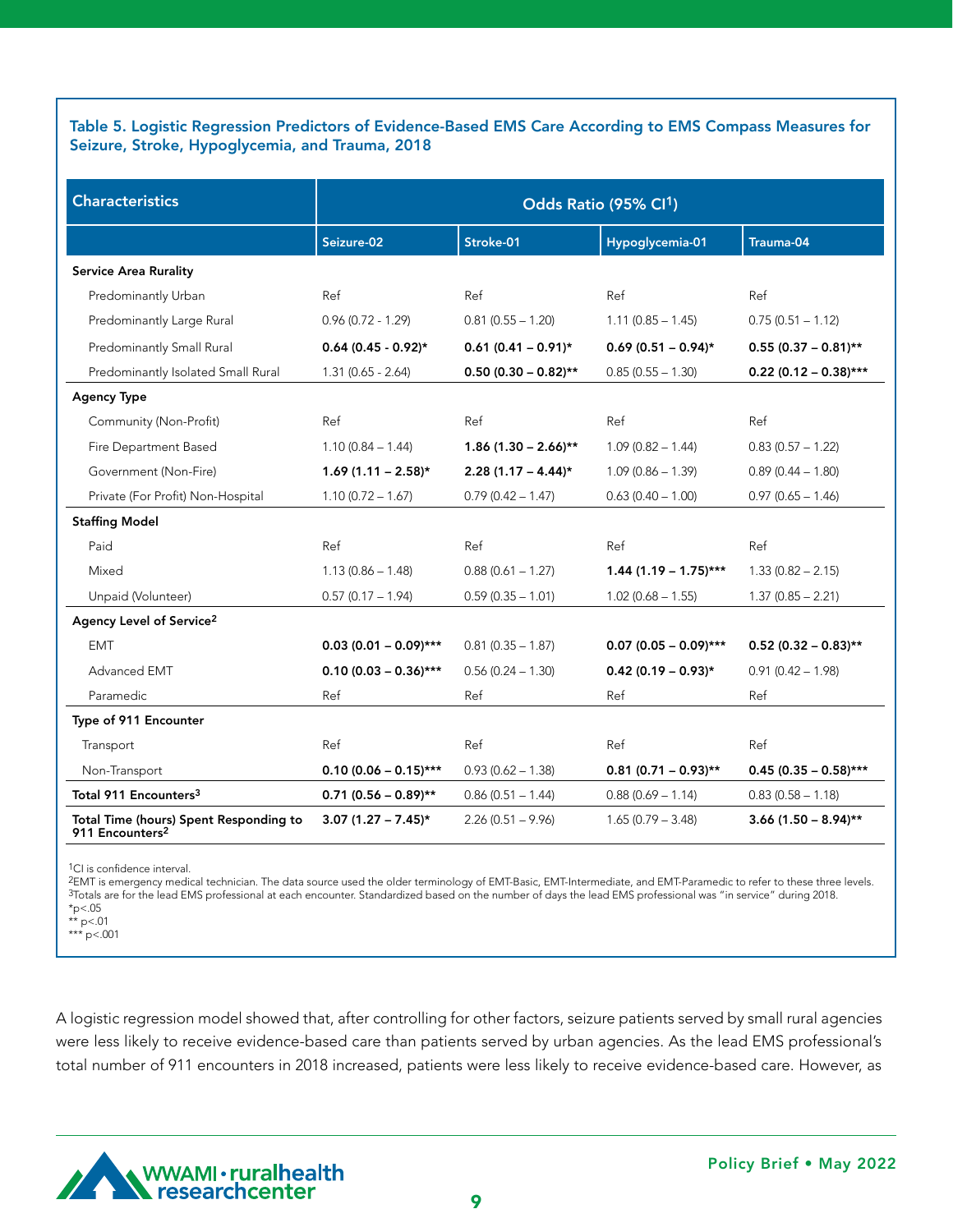the lead EMS professional's total time spent responding to 911 encounters in 2018 increased, patients were more likely to receive evidence-based care. Agencies that did not transport the patient were less likely to provide evidence-based care than those that transported the patient. Government (non-fire) agencies were more likely than community (non-profit) agencies to provide evidence-based seizure treatment to patients. Paramedic-level agencies were more likely to provide evidencebased care than EMT- and AEMT-level agencies.

Stroke. Urban agencies were the most likely to provide evidenced-based care as defined in the Stroke-01 Compass Measure<sup>22</sup> (to 69.7% of patients), followed closely by large rural agencies (66.8%). Over half (55.2%) of the patients served by small rural agencies received evidence-based care, compared with just about half (50.7%) of the patients served by isolated small rural agencies. Encounters where patients received evidence-based care for stroke were staffed by lead EMS professionals who had a higher mean number of 911 encounters in 2018 (1.5) and who, on average, spent more time responding to 911 encounters in 2018 (0.6 hours) than encounters during which patients did not receive evidence-based care (1.3 encounters, 0.5 hours, not tabled).

A logistic regression analysis found that urban agencies were more likely than small rural agencies and isolated small rural agencies to provide evidence-based stroke treatment. Fire department-based and government (non-fire) agencies were more likely than community (non-profit) agencies to provide evidence-based care.

Hypoglycemia. Large rural agencies were the most likely to provide evidence-based care (85.5%) as defined by the Hypoglycemia-01 Compass Measure,<sup>23</sup> followed closely by urban agencies (83.5%), and then by isolated small rural (78.6%) and small rural agencies (78.4%). Encounters where patients received evidence-based hypoglycemia treatment were staffed by lead EMS professionals who had a higher mean number of 911 encounters in 2018 (1.5) and who, on average, spent more time (0.6 hours) responding to 911 encounters in 2018 than encounters during which patients did not receive evidence-based care (1.4 encounters, 0.5 hours, not tabled).

In a logistic regression analysis, patients served by small rural agencies were less likely to receive evidence-based hypoglycemia treatment than patients served by urban agencies. Agencies with a mixed staffing model were more likely than agencies with a paid staffing model to provide evidence-based care. Paramedic-level agencies were more likely to provide evidencebased care than EMT- and AEMT-level agencies. Evidence-based care was more likely during transport than non-transport encounters.

**Trauma.** Urban agencies provided evidence-based care, as defined in the Trauma-04 Compass Measure,<sup>24</sup> to about a quarter of patients (25.8%), followed by large rural (18.8%), small rural (14.1%), and isolated small rural agencies (6.0%). Encounters where patients received evidence-based trauma treatment were staffed by lead EMS professionals who had a higher mean number of 911 encounters in 2018 (1.5) and who, on average, spent more time (0.6 hours) responding to 911 encounters in 2018 than encounters during which patients did not receive evidence-based care (1.1 encounters, 0.5 hours, not tabled).

A logistic regression model found that urban agencies were more likely than small rural or isolated small rural agencies to provide evidence-based trauma treatment. Paramedic-level agencies were more likely than EMT-level agencies to provide evidence-based care. Once again, evidence-based care was more likely during transport than non-transport encounters. More time spent responding to 911 encounters in 2018 by the lead EMS professional was associated with a higher likelihood of evidence-based trauma treatment.

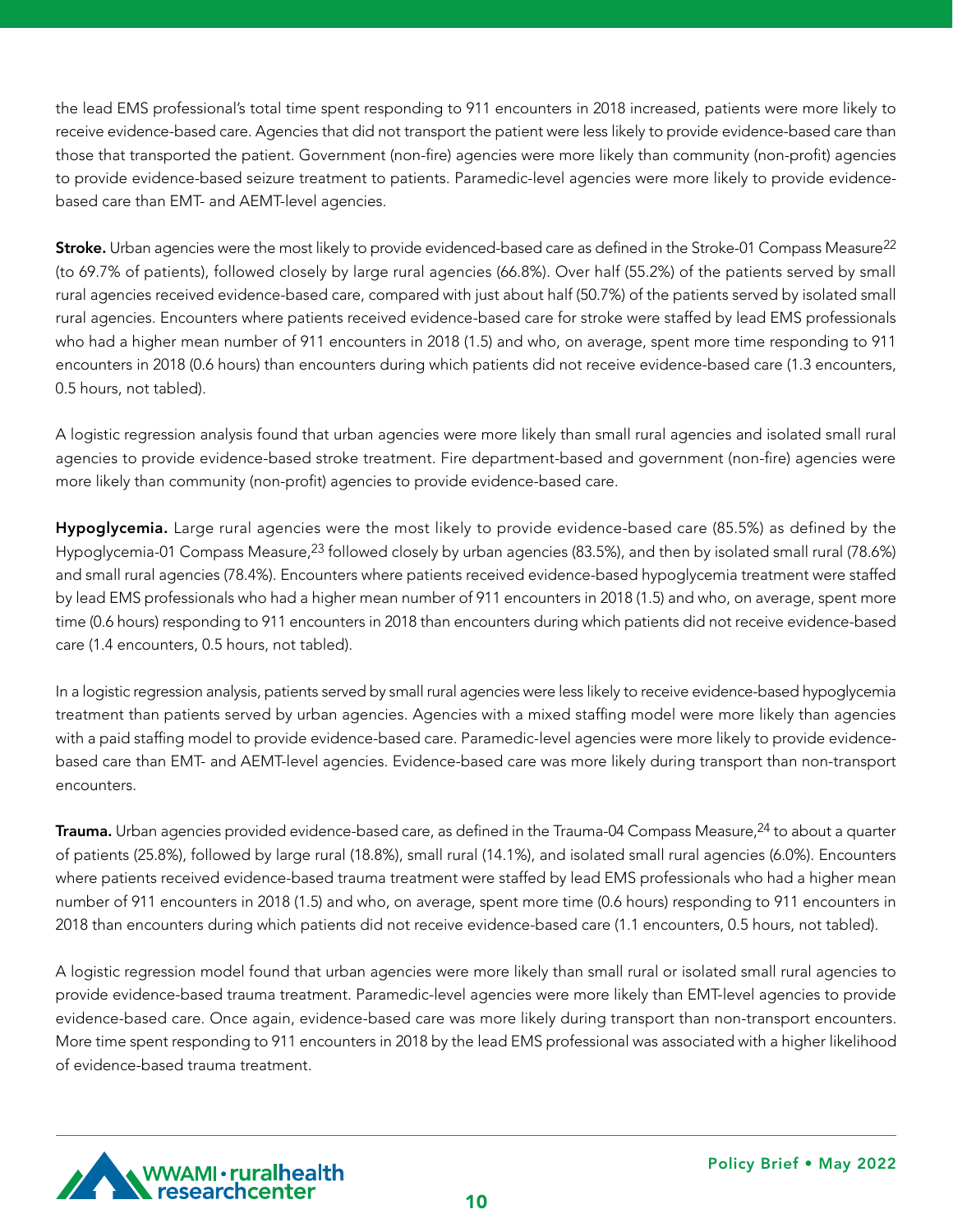The results of a sensitivity analysis recategorizing service area rurality, where predominantly small rural and predominantly isolated small rural were combined into one category, were substantially similar.

# DISCUSSION AND IMPLICATIONS

Our analysis of all EMS responses in 2018 (including the four conditions of interest and all other responses) found that individual personnel had accumulated more experience in urban agencies than rural agencies both in terms of the daily average numbers of encounters and hours spent in 911 response, and these differences were more pronounced with increasing rurality of the agency's service area. Examining the four EMS Compass measures, more than four fifths (83.5%) and more than two thirds (68.2%) of all EMS agencies provided evidence-based care for hypoglycemia and stroke, respectively. Only about half (51.7%) of all agencies provided evidence-based care for seizure and less than a quarter (23.1%) for trauma. Multivariate analyses found that accumulated experience had statistically significant effects for some measures and not others. The likelihood of patients receiving evidence-based care for seizure encounters was higher when the lead EMS professional at the encounter had accumulated fewer average daily 911 encounters or more average daily hours responding to 911 encounters, controlling for all other factors examined. Greater time spent responding to 911 encounters, but not number of encounters, predicted higher likelihood of patients receiving evidence-based care for trauma. These measures of experience were not statistically significant for stroke or hypoglycemia.

Agency rurality, however, was a significant predictor for all four measures when controlling for all other factors in our analysis: agencies that predominantly served small rural areas were less likely to provide evidence-based care than urban agencies across the board for seizure, stroke, hypoglycemia, and trauma. Agencies serving isolated small rural areas also were less likely than urban agencies to provide evidence-based care for stroke and trauma. Differences between large rural and urban agencies were not statistically significant.

Perhaps not surprisingly, evidence-based care was less likely for all conditions, except stroke, when the agency level of service was EMT or AEMT as compared to a paramedic level of service. Evidence-based care was less likely to occur in non-transport encounters for all conditions except stroke, possibly because another agency on the scene may have provided care according to the measure (this could not be determined from the data). We also found isolated effects of agency type on some measures, where non-fire department-based government agencies (for seizure and stroke) and fire-department-based agencies (for stroke) performed better on the measures than community non-profit agencies. Finally, after controlling for all other factors, agency staffing models generally did not have an effect on evidence-based care except for hypoglycemia, where agencies with mixed paid and unpaid staff performed better than those with strictly paid staff.

Study limitations include that causality cannot be definitively determined because this analysis was correlational. Though the data included EMS agencies from most of the country, New England states were underrepresented. The fact that very similar proportions of rural and urban agencies were paramedic-level services suggests that the study sample may overrepresent rural agencies with greater capabilities, since paramedic services are less common in rural areas.<sup>9</sup> Documentation of actions performed may not have been thorough or consistent for some measures. For example, some professionals may not have documented alternative treatments, such as giving food to the patient for hypoglycemia. Though we did control for the effect of state-level variation, our data did not allow us to examine the role of specific state EMS policies and systems in promoting evidence-based care, an area for further research.

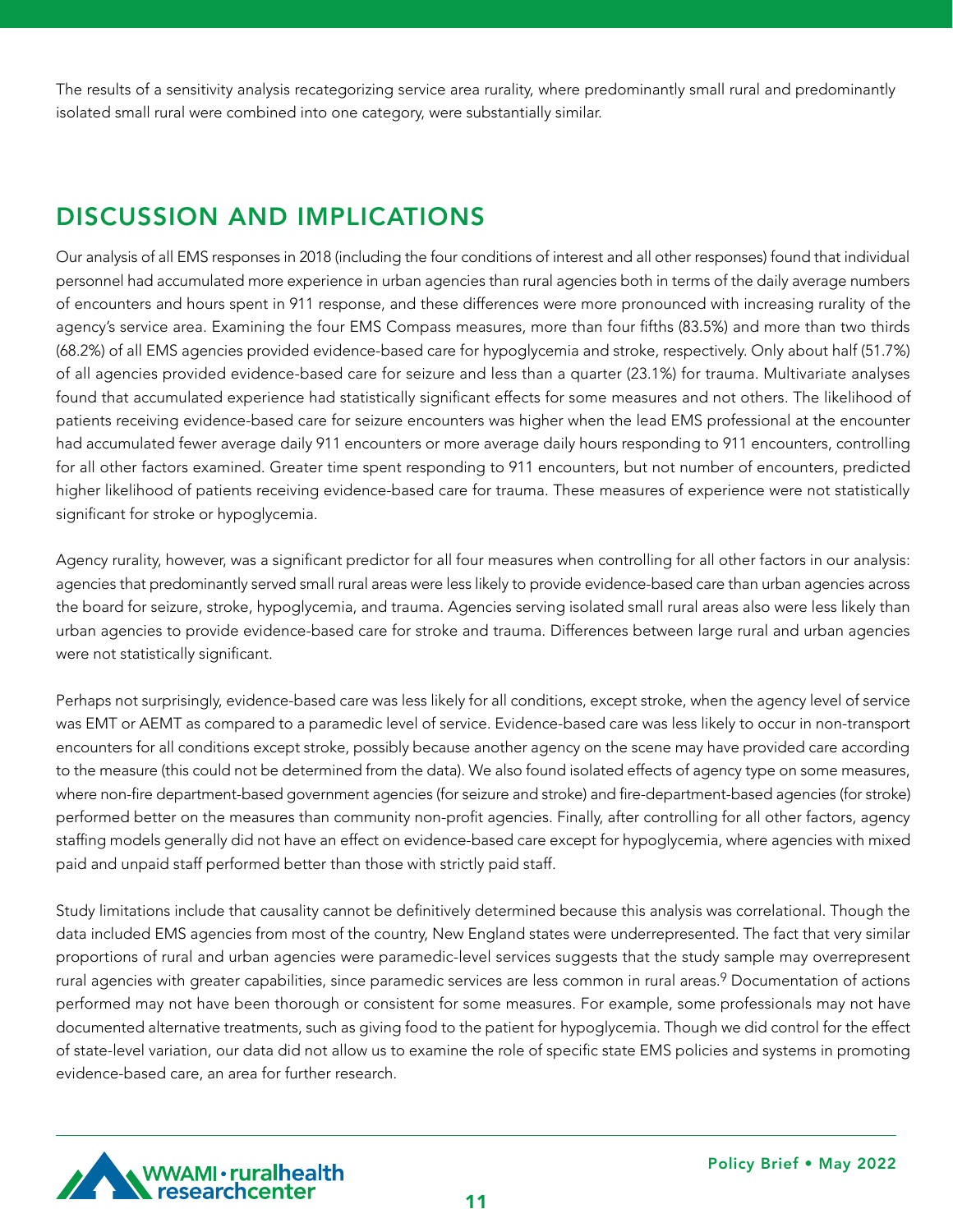These limitations notwithstanding, our findings suggest that spending more time responding to encounters each day on the job was associated with better care for two of the four conditions examined. The direction of this relationship was the same for the other two measures, but the differences were not statistically significant. The effects of experience as measured by time in service versus numbers of encounters deserves further investigation. Response time for a given call is likely to be longer in rural areas simply due to longer travel times, raising a question as to whether longer rural call times provide valuable experience as personnel continue providing care during transport even as rural agencies, with lower call volumes, have fewer patients on average for practicing skills. Whether or not this is the case, we found that even controlling for level of experience and other factors, the performance of agencies on these four measures declined with increasing rurality, indicating a need for training that is more robust or more appropriate for a rural or low-resource context,<sup>5</sup> improved medical direction, or EMS system development and integration with other systems of care.

For example, areas with well-developed stroke and trauma systems, with active outreach programs, can support greater stroke awareness among EMS professionals, while less developed systems in rural areas with less organizational support for evidence-based care may have limited access to clinical guidelines or opportunities to maintain skills. Simulation can be an effective training modality where real-world practice with patients is lacking.<sup>26,27</sup> The fact that paramedics are typically the only level of EMS professional authorized to administer benzodiazepine for patients experiencing seizure may explain why EMT- and AEMT-level agencies—as well as rural agencies, which are less likely to have paramedics—performed more poorly on this measure.

This study evaluated performance measures that were based entirely on primary documentation reported by the provider and no other data sources. Improving the quality of rural (and urban) EMS care will depend on improved documentation of patient encounters and data integration across the continuum of care that will enable more rigorous research linking EMS practices to patient outcomes. Further research is needed on how to improve the quality of documentation, the care that patients receive when evidence-based guidelines are not followed, and the downstream consequences of that care.

The processes of developing, testing, and implementing evidence-based guidelines must also consider whether measures for use in urban or more-resourced environments need to be adapted for rural contexts and lower-resource contexts with input from EMS professionals who provide rural care.<sup>5</sup> Performance measures may need to be modified or measures that are more appropriate for these settings might need to be created.

This study's findings can inform future efforts to establish appropriate response benchmarks for rural EMS agencies as well as help educators, planners, and policymakers devise solutions to address gaps in rural EMS workforce skills and systems of care. Improving rural EMS systems to implement evidence-based practices will require engagement and action of multiple stakeholders from the community to the national level. Rural community-informed self-determination has been promoted as a process to engage community members in understanding the EMS care available and playing an active role in deciding the level and quality of care desired.28 Local EMS agencies need dedicated resources that can support better training, greater access to real-time medical direction, and improved quality through better documentation practices, implementation of performance measures, and routine use of performance data to guide practice. State EMS offices play a key role in developing regional systems of EMS education and care that address the needs of rural areas where EMS resources are stretched thin. Finally, federal government agencies as well as national EMS and rural health organizations can both lead and support these efforts to ensure rural patients have access to timely, safe, and effective emergency care.

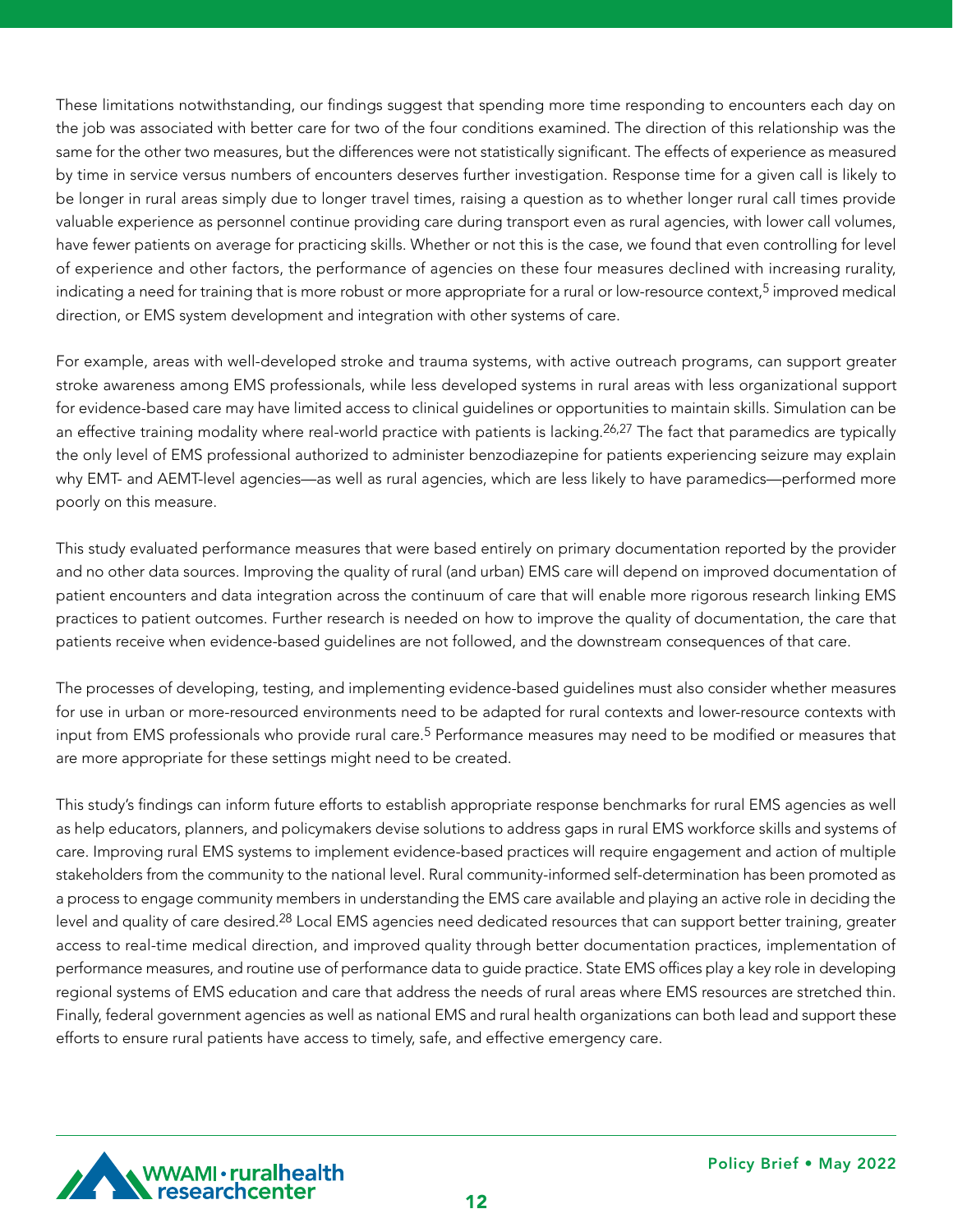# REFERENCES

- 1. El Sayed MJ. Measuring quality in emergency medical services: a review of clinical performance indicators. *Emerg Med Int.* 2012;2012:161630. doi:10.1155/2012/161630. Epub 2011 Oct 15. PMID:22046554; PMCID:PMC3196253
- 2. Lang ES, Spaite DW, Oliver ZJ, Gotschall CS, Swor RA, Dawson DE, Hunt RC. A national model for developing, implementing, and evaluating evidence-based guidelines for prehospital care. *Acad Emerg Med*. 2012 Feb;19(2):201-9. doi:10.1111/j.1553-2712.2011.01281.x. PMID:22320372
- 3. Martin-Gill C, Gaither JB, Bigham BL, Myers JB, Kupas DF, Spaite DW. National prehospital evidence-based guidelines strategy: a summary for EMS stakeholders. *Prehosp Emerg Care*. 2016;20(2):175-83. doi:10.3109/10903127.2015.110299 5. Epub 2016 Jan 25. PMID:26808116
- 4. Myers JB, Slovis CM, Eckstein M, Goodloe JM, Isaacs SM, Loflin JR, Mechem CC, Richmond NJ, Pepe PE; U.S. Metropolitan Municipalities' EMS Medical Directors. Evidence-based performance measures for emergency medical services systems: a model for expanded EMS benchmarking. *Prehosp Emerg Care*. 2008 Apr-Jun;12(2):141-51. doi:10.1080/10903120801903793. PMID:18379908
- 5. McCaul M, de Waal B, Hodkinson P, Pigoga JL, Young T, Wallis LA. Developing prehospital clinical practice guidelines for resource limited settings: why re-invent the wheel? *BMC Res Notes*. 2018 Feb 5;11(1):97. doi:10.1186/s13104-018- 3210-3. PMID:29402334; PMCID:PMC5800053
- 6. Redlener M, Olivieri P, Loo GT, Munjal K, Hilton MT, Potkin KT, Levy M, Rabrich J, Gunderson MR, Braithwaite SA. National assessment of quality programs in emergency medical services. *Prehosp Emerg Care.* 2018 May-Jun;22(3):370-378. doi:10.1080/10903127.2017.1380094. Epub 2018 Jan 3. PMID:29297735
- 7. Institute of Medicine. Emergency Medical Services: At the Crossroads. The National Academies Press; 2007.
- 8. Williams I, Valderrama AL, Bolton P, Greek A, Greer S, Patterson DG, Zhang Z. Factors associated with emergency medical services scope of practice for acute cardiovascular events. *Prehosp Emerg Care.* 2012 Apr-Jun;16(2):189-97. do i:10.3109/10903127.2011.615008. Epub 2011 Sep 27. PMID:21950495
- 9. Patterson DG, Skillman SM, Fordyce MA. *Prehospital Emergency Medical Services Personnel in Rural Areas: Results from a Survey in Nine States.* Final Report #149. WWAMI Rural Health Research Center, University of Washington; August 2015.
- 10. Nudell N, Gale JA, Wingrove, Bouthillett T. Rural acute myocardial infarction survey. *International Paramedic Practice.*  2013 Jan 1;2(1), 169-175.
- 11. Jemmett ME, Kendal KM, Fourre MW, Burton JH. Unrecognized misplacement of endotracheal tubes in a mixed urban to rural emergency medical services setting. *Acad Emerg Med.* 2003 Sep;10(9):961-5. doi:10.1111/j.1553-2712.2003. tb00652.x. PMID:12957980
- 12. Kennedy S, Kenny A, O'Meara P. Student paramedic experience of transition into the workforce: a scoping review. *Nurse Educ Today*. 2015 Oct;35(10):1037-43. doi:10.1016/j.nedt.2015.04.015. Epub 2015 May 7. PMID:26025582
- 13. Dyson K, Bray JE, et al. Paramedic exposure to out-of-hospital cardiac arrest resuscitation is associated with patient survival. *Circulation: Cardiovascular Quality and Outcomes.* [epub ahead of print, January 26, 2016], doi:10.1161/CIR-COUTCOMES.115.002317

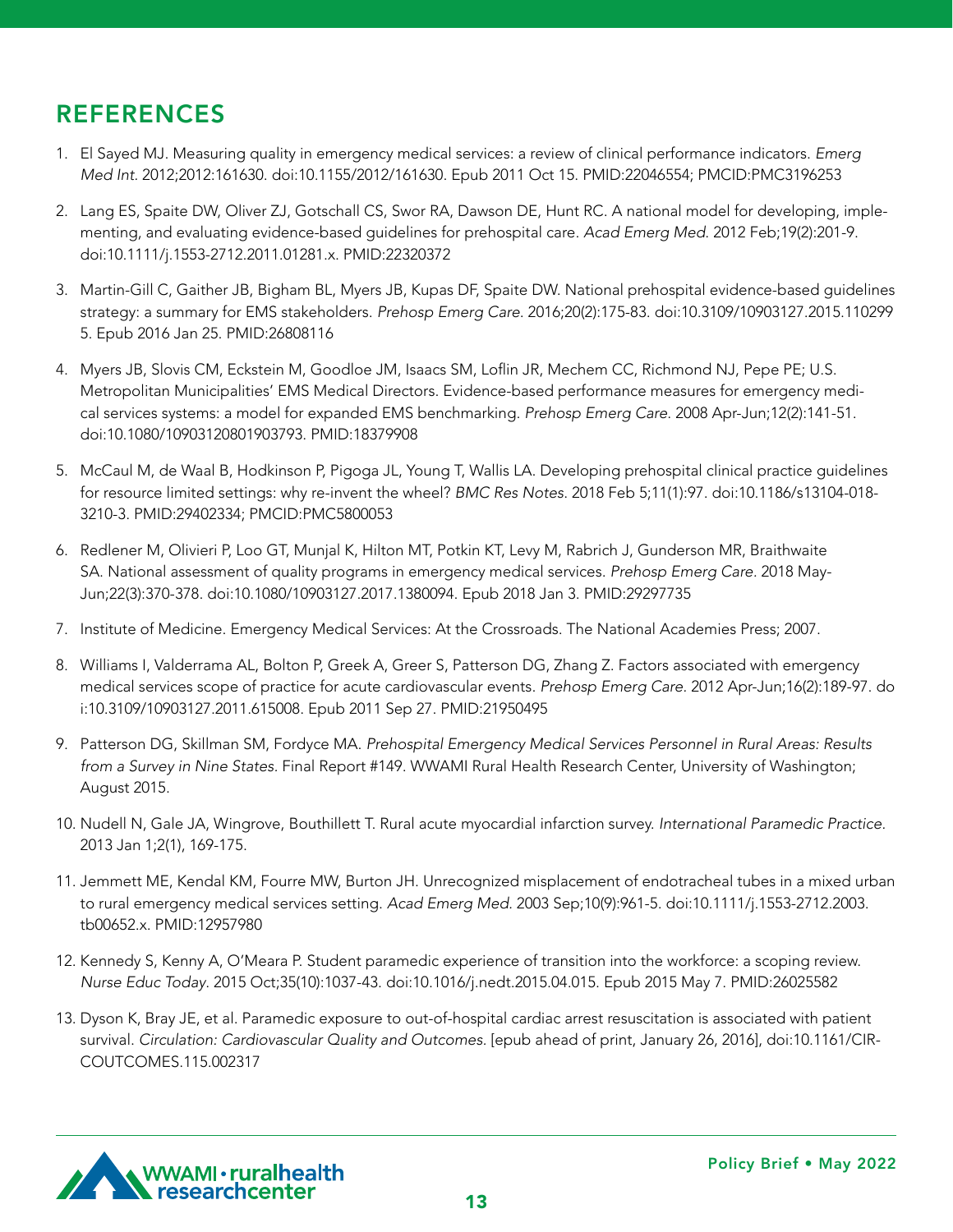- 14. Pepe PE, Roppolo LP, Fowler RL. Prehospital endotracheal intubation: elemental or detrimental? *Crit Care.* 2015 Mar 16;19(1):121. doi:10.1186/s13054-015-0808-x. PMID:25887350; PMCID:PMC4440604
- 15. Newgard CD, Koprowicz K, Wang H, Monnig A, Kerby JD, Sears GK, Davis DP, Bulger E, Stephens SW, Daya MR; ROC Investigators. Variation in the type, rate, and selection of patients for out-of-hospital airway procedures among injured children and adults. *Acad Emerg Med*. 2009 Dec;16(12):1269-1276. doi:10.1111/j.1553-2712.2009.00604.x. PMID:20053248; PMCID:PMC3954116
- 16. National Highway Traffic Safety Administration. EMS Compass. Accessed October 5, 2021. https://www.ems.gov/projects/ems-compass.html
- 17. National EMS Quality Initiative. Accessed October 5, 2021. https://www.nemsqa.org/
- 18. U.S. Department of Agriculture Economic Research Service. Rural-Urban Commuting Area Codes. Accessed October 5, 2021. https://www.ers.usda.gov/data-products/rural-urban-commuting-area-codes.aspx
- 19. National Association of State EMS Officials. National EMS Scope of Practice Model 2019. National Highway Traffic Safety Administration; 2019. Report No. DOT HS 812-666. Accessed February 8, 2021. https://www.ems.gov/pdf/National\_EMS\_Scope\_of\_Practice\_Model\_2019.pdf
- 20. National EMS Quality Initiative. Completed Quality Measures. Accessed October 5, 2021. https://www.nemsqa.org/ completed-quality-measures/
- 21. National EMS Quality Alliance (NEMSQA). Seizure-02 Measure Package. Accessed June 3, 2020. https://www.nemsqa. org/wp-content/uploads/2020/11/I.-NEMSQA-Seizure-02.pdf
- 22. National EMS Quality Alliance (NEMSQA). Stroke-01 Measure Package. Accessed June 3, 2020. https://www.nemsqa. org/wp-content/uploads/2020/11/J.-NEMSQA-Stroke-01.pdf
- 23. National EMS Quality Alliance (NEMSQA). Hypoglycemia-01 Measure Package. Accessed June 15, 2020. https://www. nemsqa.org/wp-content/uploads/2020/11/E.-NEMSQA-EMS-Hypoglycemia-01.pdf
- 24. National EMS Quality Alliance (NEMSQA). Trauma-04 Measure Package. Accessed July 27, 2020. https://www.nemsqa. org/wp-content/uploads/2020/11/M.-NEMSQA-Trauma-04.pdf
- 25. Sasser SM, Hunt RC, Faul M, Sugerman D, Pearson WS, Dulski T, Wald MM, Jurkovich GJ, Newgard CD, Lerner EB; Centers for Disease Control and Prevention (CDC). Guidelines for field triage of injured patients: recommendations of the National Expert Panel on Field Triage, 2011. *MMWR Recomm Rep.* 2012 Jan 13;61(RR-1):1-20. PMID: 22237112
- 26. Andreatta P. Healthcare simulation in resource-limited regions and global health applications. *Simul Healthc*. 2017 Jun;12(3):135-138. doi:10.1097/SIH.0000000000000220. PMID:28151774
- 27. Martin D, Bekiaris B, Hansen G. Mobile emergency simulation training for rural health providers. *Rural Remote Health.*  2017 Jul-Sep;17(3):4057. doi: 10.22605/RRH4057. Epub 2017 Oct 17. PMID:29040811
- 28. McGinnis K, Wingrove G. Template for Emergency Medical Services Informed Community Self Determination. National Association of State EMS Officials; 2020. Accessed October 17, 2021. https://nasemso.org/wp-content/ uploads/2020-Template-for-Informed-Community-Self-Determination-v-6.1.pdf

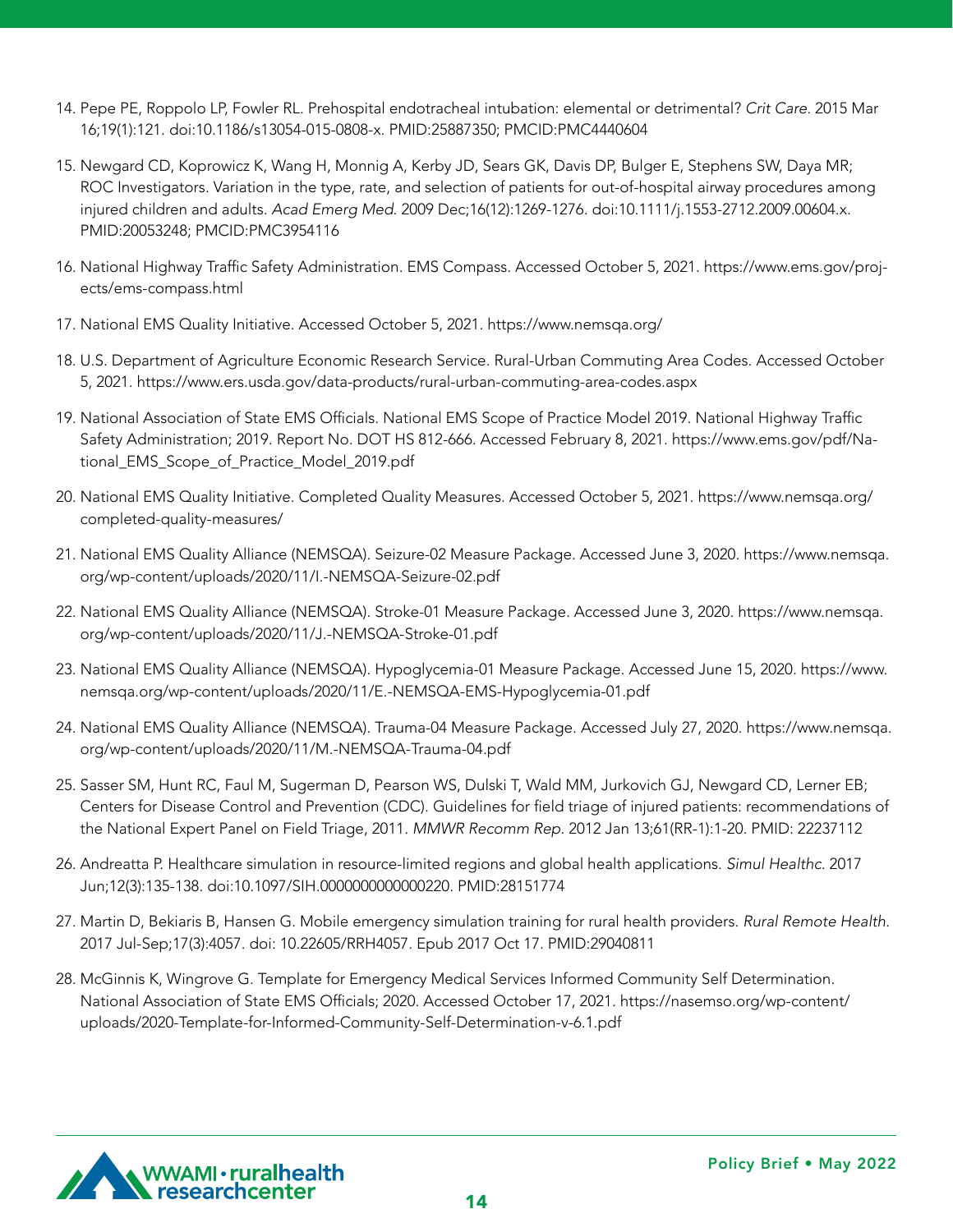# APPENDIX

#### Encounter Inclusion and Exclusion Criteria

Encounters were included or excluded from the analysis based on the following disposition codes:

| <b>Included in Analytic Data Sets</b>                                                                   | <b>Excluded from Analytic Data Sets</b>                                   |
|---------------------------------------------------------------------------------------------------------|---------------------------------------------------------------------------|
| Transported No Lights/Siren                                                                             | No treatment, No Transport                                                |
| Transported Lights/Siren                                                                                | Cancelled (No Patient Contact)/Call Cancelled                             |
| Transported No Lights/Siren, Upgraded                                                                   | Disregarded Enroute/Cancelled (Prior to Arrival at Scene)                 |
| Transported Lights/Siren, Downgraded                                                                    | Cancelled on Scene/No Patient Found                                       |
| Dead on Scene, Transport                                                                                | False Alarm (No Incident Occurred)                                        |
| Personnel Aiding in Transport                                                                           | Wheelchair Transport                                                      |
| Patient Refused Evaluation/Care (With Transport)                                                        | Dead on Scene, No Transport                                               |
| Patient Dead on Scene - Resuscitation Attempted (With Transport)                                        | Patient Dead on Scene - No Resuscitation Attempted (With Transport        |
| Treatment, No Transport                                                                                 | Patient Dead on Scene - No Resuscitation Attempted (Without<br>Transport) |
| Patient Care Transferred/Patient Treated, Transferred Care to Another<br><b>EMS</b> Professional        | Assist, Agency                                                            |
| Treated, Transported by Law Enforcement/Patient Treated, Transported<br>by Law Enforcement              | Assist, Public                                                            |
| Treated, Transported by Private Vehicle/Patient Treated, Transported by Assist, Unit<br>Private Vehicle |                                                                           |
| Patient Evaluated, No Treatment/Transport Required                                                      | Standby - No Service or Support Provided                                  |
| Patient Refused Evaluation/Care (Without Transport)                                                     | Transport Non-Patient, Organs, etc.                                       |
| Patient Treated, Released (AMA)                                                                         | Standby - Public Safety, Fire, or EMS Operational Support Provided        |
| Patient Treated, Released (per protocol)                                                                | Assist                                                                    |
| Patient Dead on Scene - Resuscitation Attempted (Without Transport)                                     | Standby                                                                   |

### ANALYSIS

We performed chi-square and analysis of variance (ANOVA) to test bivariate relationships of individual accumulated experience (mean daily 911 encounters and hours spent responding to 911 encounters), rurality, staffing models, and organization type with provision of evidence-based care. We conducted a logistic regression to identify the effects of agency rurality and individual accumulated experience on performance according to each measure, controlling for all other